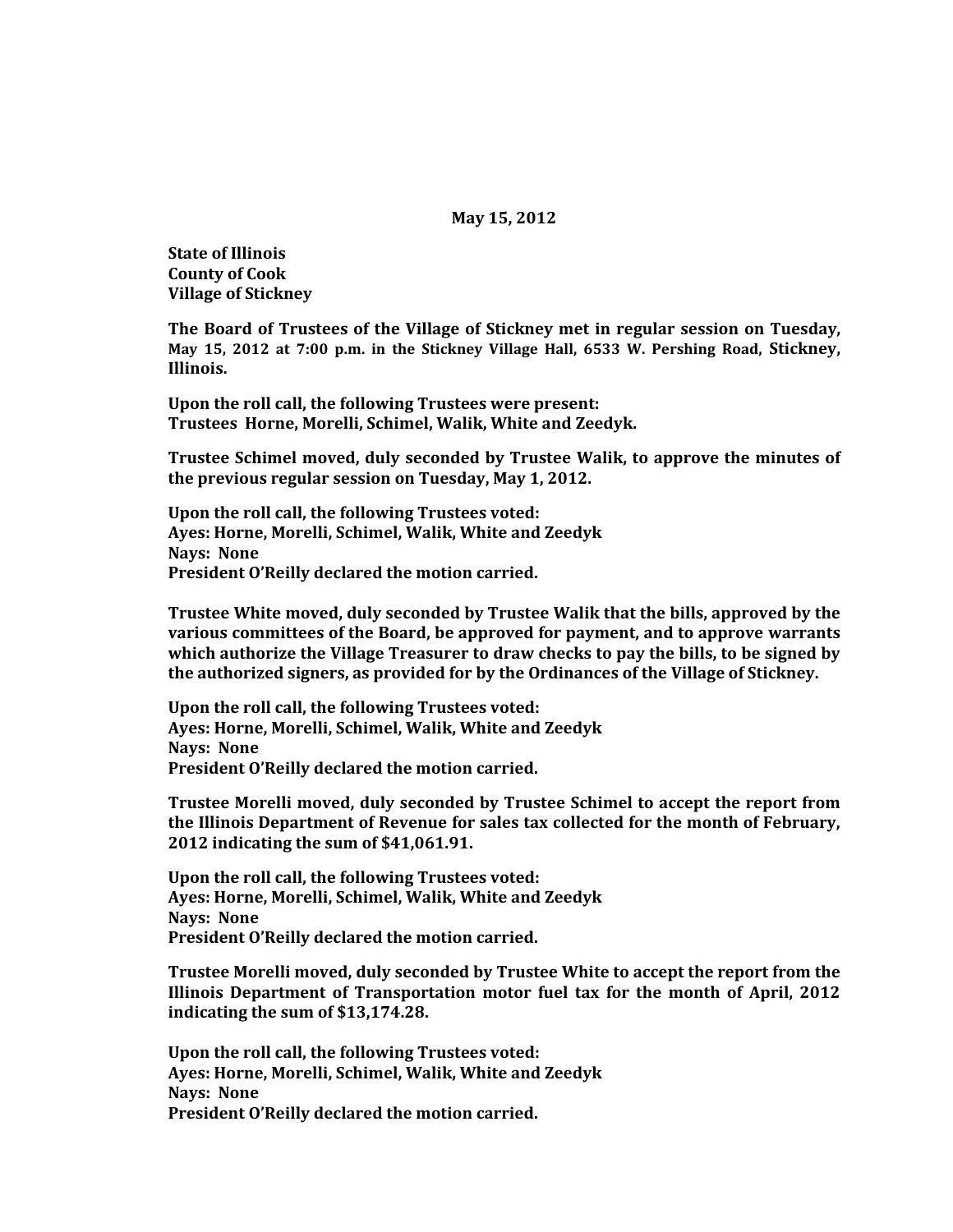**Trustee Walik moved, duly seconded by Trustee Zeedyk, to pass and approve Ordinance 2012-08, "An Ordinance Amending Motor Vehicles and Traffic as it Pertains to Immobilization Equipment".**

**Upon the roll call, the following Trustees voted: Ayes: Horne, Morelli, Schimel, Walik, White and Zeedyk Nays: None President O'Reilly declared the motion carried.**

**Prior to the vote, President O'Reilly explained that this was a housekeeping request made by the Police Department.**

**Trustee Walik moved, duly seconded by Trustee White, to concur with the President on the appointments of the Trustees to the various committees.**

**Upon the roll call, the following Trustees voted: Ayes: Trustees Horne, Morelli, Schimel, Walik, White and Zeedyk Nays: None President O'Reilly declared the motion carried.** 

| <b>AIR POLLUTION</b>                 | MORELLI, SCHIMEL, HORNE`, WALIK, ZEEDYK                             |
|--------------------------------------|---------------------------------------------------------------------|
| <b>BLIGHT</b>                        | MORELLI, WHITE, HORNE, SCHIMEL, WALIK                               |
|                                      | HOMELAND SECURITY/ DISASTERS ZEEDYK, SCHIMEL, HORNE, MORELLI, WALIK |
| <b>DRAINAGE. WATER &amp; LIGHT</b>   | SCHIMEL. ZEEDYK. HORNE. MORELLI. WALIK                              |
| <b>FEDERAL &amp; STATE GRANTS</b>    | WHITE, MORELLI, HORNE, SCHIMEL, WALIK                               |
| <b>FINANCE</b>                       | WALIK, WHITE, HORNE, MORELLI, ZEEDYK                                |
| <b>FIRE</b>                          | MORELLI, HORNE, SCHIMEL, WALIK, WHITE                               |
| <b>INSURANCE AND SAFETY</b>          | WHITE, SCHIMEL, HORNE, MORELLI, ZEEDYK                              |
| <b>LICENSE</b>                       | WALIK, HORNE, MORELLI, WHITE, ZEEDYK                                |
| <b>ORDINANCE &amp; PUB. PRINTING</b> | WHITE, ZEEDYK, MORELLI, SCHIMEL, WALIK                              |
| <b>PARKS AND RECREATION</b>          | HORNE, MORELLI, SCHIMEL, WALIK, ZEEDYK                              |
| <b>POLICE</b>                        | ZEEDYK, WALIK. HORNE, MORELLI, WHITE                                |
| PRIVATE BLDGS/CONSTRUCTION           | HORNE, ZEEDYK, MORELLI, WALIK, WHITE                                |
| <b>PUBLIC BLDGS &amp; GROUNDS</b>    | HORNE, WHITE, MORELLI, WALIK, ZEEDYK                                |
| <b>PUBLIC WORKS/WATER DEPT</b>       | WHITE, WALIK, HORNE, MORELLI, SCHIMEL                               |
| <b>RAILROAD AND BRIDGES</b>          | ZEEDYK, MORELLI, SCHIMEL, WALIK, WHITE                              |
| <b>RECYCLING AND WASTE</b>           | SCHIMEL, MORELLI, HORNE, WALIK, ZEEDYK                              |
| <b>STREETS AND SIDEWALKS</b>         | ZEEDYK. WALIK. HORNE. MORELLI. WHITE                                |
| <b>TREES</b>                         | WALIK, WHITE, HORNE, MORELLI, SCHIMEL                               |
| ZONING/ZONING ORDINANCES             | SCHIMEL, HORNE, MORELLI, WALIK, WHITE                               |

**Trustee Walik moved, duly seconded by Trustee White, to concur with the President on the appointments to the Administrative Department.**

| <b>Kurt Kasnicka</b>          | <b>Village Treasurer and Collector</b>                         |
|-------------------------------|----------------------------------------------------------------|
| <b>Cody Mares</b>             | <b>Village Supervisor of Public Works and Water Department</b> |
| <b>Stanley T. Kusper, Jr.</b> | <b>Village Attorney &amp; Prosecutor</b>                       |
| <b>Stanley T. Kusper, III</b> | <b>Village Adjudicator</b>                                     |
| <b>Joseph Kretch</b>          | <b>Chief of Police</b>                                         |
| <b>Larry Meyer</b>            | <b>Fire Chief</b>                                              |
| <b>Jim Barthel</b>            | <b>Building Inspector</b>                                      |
| <b>Vito Martinkus</b>         | <b>Plumbing Inspector</b>                                      |
| <b>Frederich Kuchta</b>       | <b>Electrical Inspector</b>                                    |
|                               |                                                                |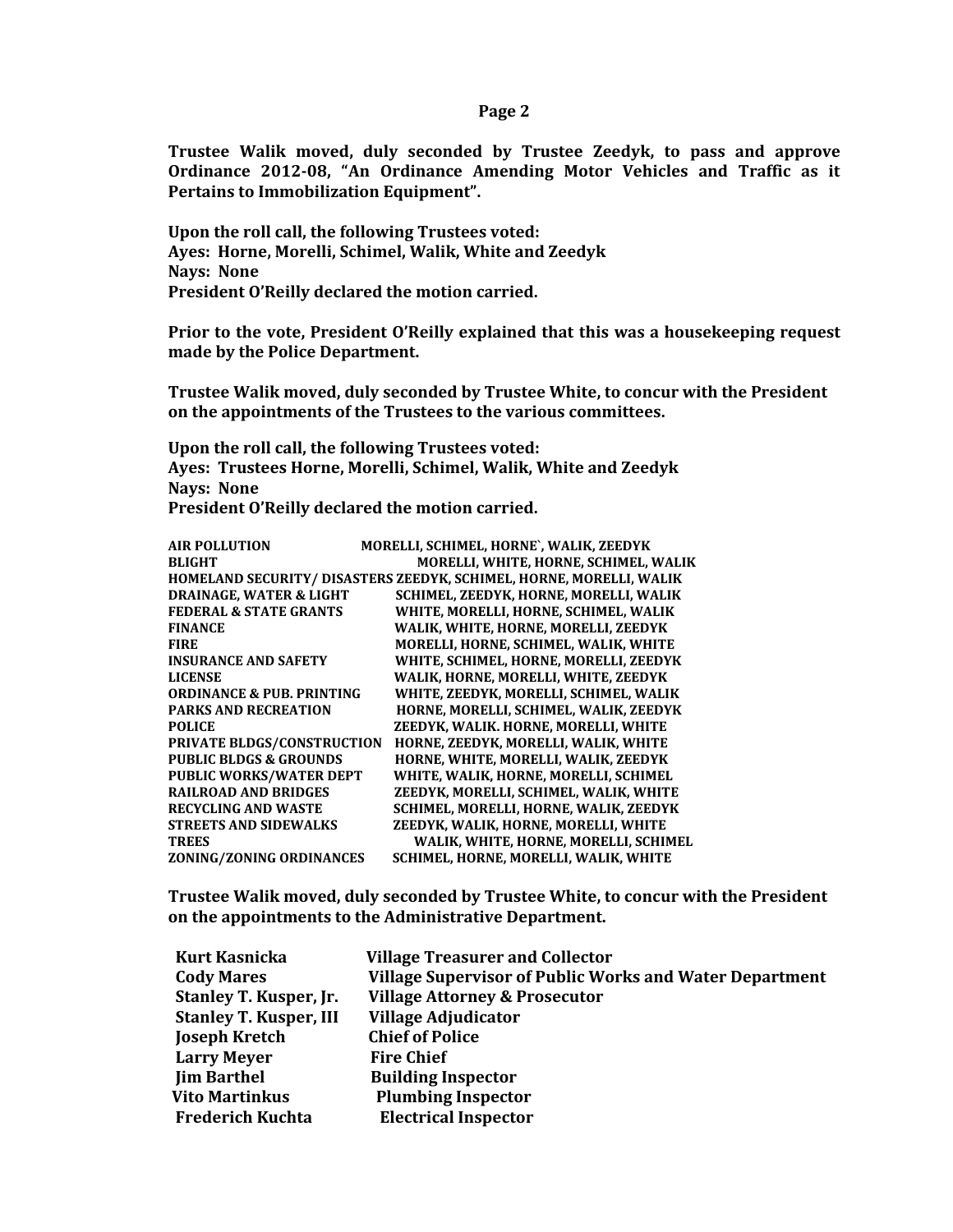**Upon the roll call, the following Trustees voted: Ayes: Trustee Horne, Morelli voted Yes then changed her mind to No after Trustee Schimel voted No, Walik, White Nays: Schimel, Morelli originally voted Yes but changed her mind to No after Trustee Schimel voted No, Zeedyk President O'Reilly broke the tie by voting Yes President O'Reilly declared the motion carried**

**Prior to the vote, discussion was lead by Trustee Schimel. He started his comments by saying, "Some six or eight weeks ago while we were in a closed meeting." (He then went on to openly disclose information that was discussed in this closed meeting.) President O'Reilly reminded him that the discussion at this time was to refer to the appointments to the Administrative Department. He recommended that he could have a discussion without disclosing closed session information. Trustee Schimel went on to explain his opinion that we cannot move forward with the appointment of Cody Mares to Public Works.** 

**Trustee Morelli then read a prepared statement. It ended with her asking what qualifications Cody Mares has. She would not support the appointment. President O'Reilly remarked that Cody Mares is a Journeyman Carpenter. He is well qualified to handle the position. He revealed that Joe Lopez wasn't let go. He stepped down. The position was thus opened.** 

**Trustee Walik moved, duly seconded by Trustee White, to concur with the President on the appointment to the Emergency Telephone System Board.**

**Upon the roll call, the following Trustees voted: Ayes: Trustees Horne, Morelli, Schimel, Walik, White and Zeedyk Nays: None President O'Reilly declared the motion carried.** 

> **John Babinec, Chairman Brent Tureson, Telecommunicator Jeff Boyaijan, Fire Department Frank Figueroa, Police Department Cody Mares, Public Works Department Tony Guleiva, Public resident Dolores Kretch, Public resident**

**And, as non-voting members**

**Joseph Kretch Larry Meyer**

**Trustee Walik moved, duly seconded by Trustee White, to concur with the President on the appointments to the Executive Safety Board.**

> **Jeff White Village Trustee Kurt Kasnicka Administration Darlene Pregara Administration Beth Lukas Administration**

 **Frank Figueroa Police Department Joseph Kretch Police Department**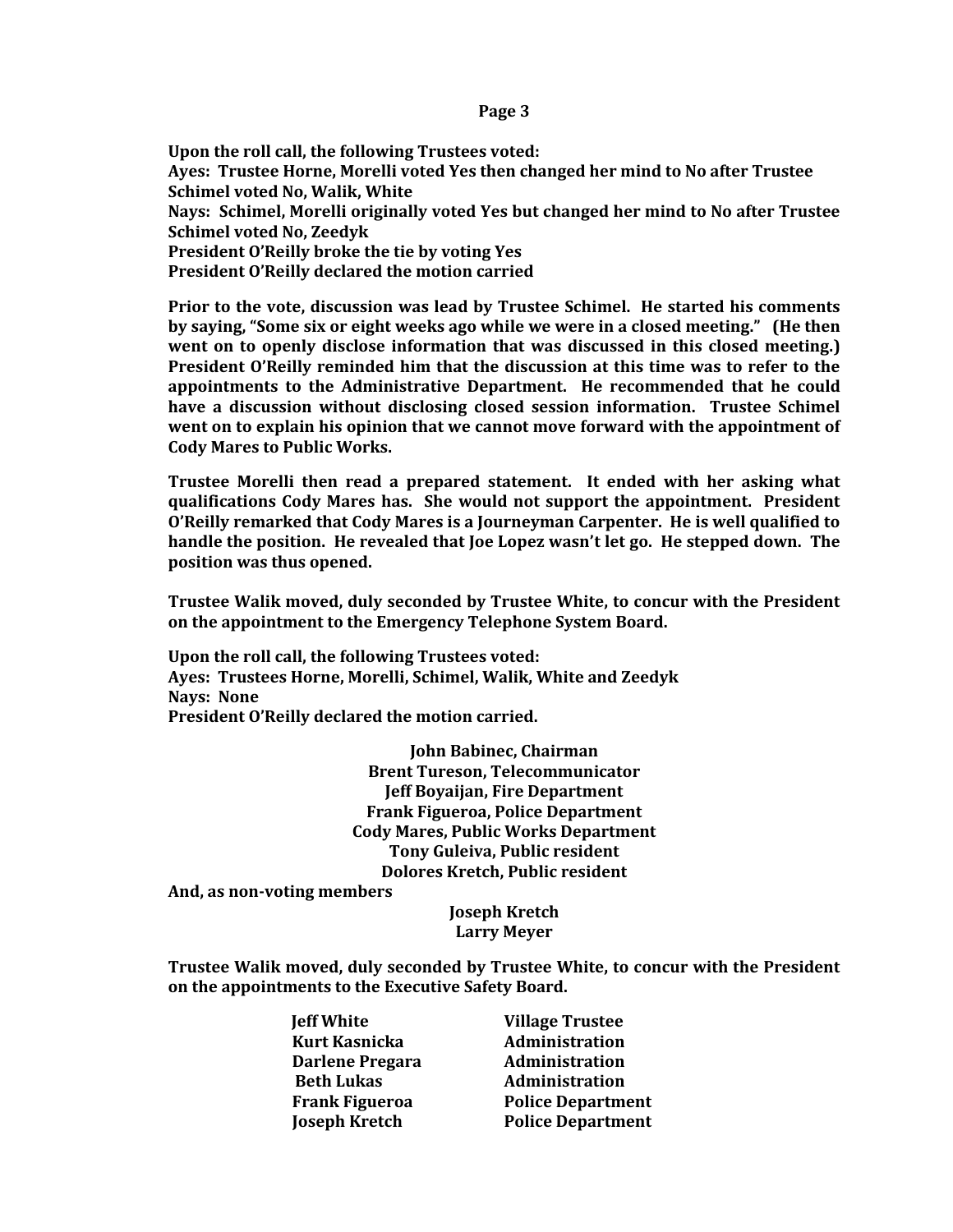| <b>Jeffrey Boyajian</b> | <b>Public Works</b>    |
|-------------------------|------------------------|
| <b>Cody Mares</b>       | <b>Public Works</b>    |
| <b>Larry Meyer</b>      | <b>Fire Department</b> |
| <b>Thomas Heller</b>    | <b>Fire Department</b> |
| <b>John Babinec</b>     | <b>Fire Department</b> |

**Upon the roll call, the following Trustees voted: Ayes: Trustees Horne, Morelli, Schimel, Walik, White and Zeedyk Nays: None President O'Reilly declared the motion carried.** 

**Trustee Walik moved, duly seconded by Trustee Horne, to concur with the President on the appointment to the Tree Board.**

| <b>Cody Mares</b> | <b>Jeff Boyajian</b> | <b>Beth Lukas</b>    |
|-------------------|----------------------|----------------------|
| <b>Jeff White</b> | Tom Klein            | <b>Fran Figueroa</b> |

**Upon the roll call, the following Trustees voted: Ayes: Trustees Horne, Morelli, Schimel, Walik, White and Zeedyk Nays: None President O'Reilly declared the motion carried.** 

**Trustee Zeedyk moved, duly seconded by Trustee Morelli to grant permission to the VFW to conduct Poppy Days solicitations on May 24th through May 26 in the Village.**

**Upon the roll call, the following Trustees voted: Ayes: Horne, Morelli, Schimel, Walik, White and Zeedyk Nays: None President O'Reilly declared the motion carried.**

**Trustee Morelli moved, duly seconded by Trustee Horne to grant permission to the American Legion to conduct Poppy Days solicitation on May 24 to 27, 2012 within the Village and approved the American Legion Proclamation which was read by Clerk, Audrey McAdams.**

**Upon the roll call, the following Trustees voted: Ayes: Trustees Horne, Morelli, Schimel, Walik, White and Zeedyk Nays: None President O'Reilly declared the motion carried.** 

**Trustee Walik moved, duly seconded by Trustee White to grant permission to Family Outreach Program to conduct solicitations at advisable intersections in the Village on June 8 & 9 from 9:00 a.m. to 5:00 p.m.**

**Upon the roll call, the following Trustees voted: Ayes: Trustees Horne, Morelli, Schimel, Walik, White and Zeedyk Nays: None President O'Reilly declared the motion carried.**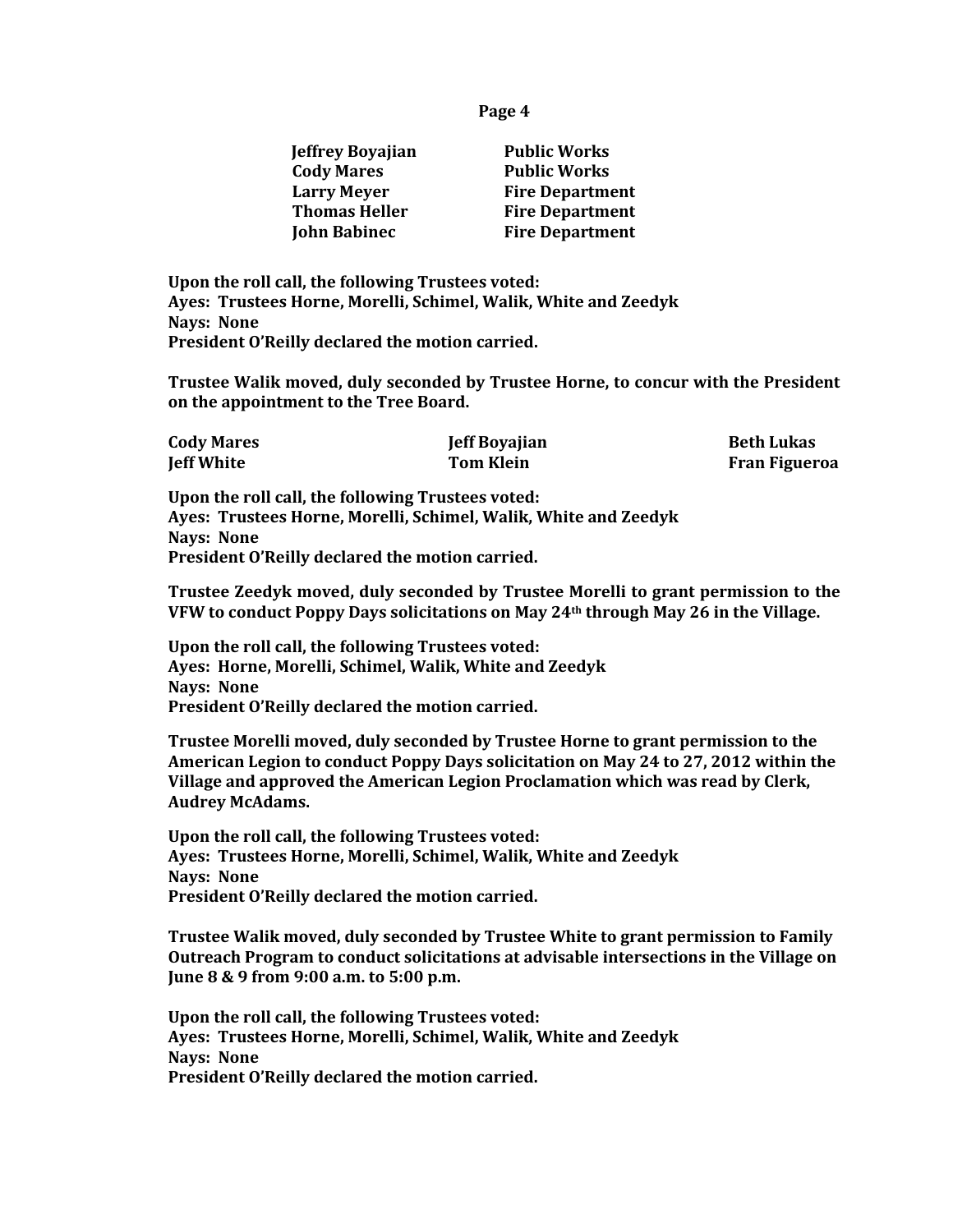**Prior to the vote, President O'Reilly went into great detail about this being a new organization making such a request. He went on to explain that they have satisfied all requirements such as liability insurance, hold harmless agreement, proof of non-forprofit status and have agreed to the safety measures necessary to collect at various street location in the Village.** 

**Trustee Zeedyk moved, duly seconded by Trustee Morelli to grant permission to the Salvation Army to conduct Donut Day solicitations on June 1st and 2nd.**

**Upon the roll call, the following Trustees voted: Ayes: Trustees Horne, Morelli, Schimel, Walik, White and Zeedyk Nays: None President O'Reilly declared the motion carried.** 

**PRESIDENT REPORT: At this time, President O'Reilly reminded people that May 18, 2012 is the Mini Relay for Life at both of our schools. He welcomed our new Trustee, Monty Horne and he thanked Cody Mares for accepting his new challenge in helping out our Village. At this time he introduced our Democratic nominee candidate State Representative Silvana Tabares from our 21st District. She graciously greeted all and thanked the Mayor and the entire Village for their support during the primary election. She will not get sworn in until January. She looks forward to serving our community and working with our Village Board. She asked that people contact her with their concerns.**

**TRUSTEE REPORTS: Trustee Horne stated that he looks forward working with the Board and the Mayor to do anything he could do to help the Village. He explained that he has been a resident since December 24, 1976. He retired after working in the construction business for 42 years. He looks forward to helping the Village in any way he can. He also announced that he will not be running for Mayor in the next election.**

**CLERKS REPORT: A thank you note was read from the Wesley Packala Family who wanted to recognize Sergeant Jaczak and Officer Heslop of Stickney Police Department upon their help on May 3rd during a crisis at their home which resulted in the death of their son.**

**A reminder was given about property taxes being mailed out in late June and due August 1. Exemptions could still be applied at this time and bills could be corrected.**

**A memo was received from ComEd informing us that they have requested a rate increase of \$0.97 on the average residential monthly bill. This will take effect in January 2013.**

**Information was provided about the Nation of Patriots escort of the American Flag on Saturday, May 26. This flag will ceremoniously fly in front of our village hall overnight and on May 27, it will then proceed with the motorcycle escort to Elkhart, Indiana. This flag will continue to travel all 48 contiguous states from the Memorial Day weekend until Labor Day weekend. The flag will return to Oconomowoc, Wisconsin on Saturday, September 1, 2012 for permanent display.**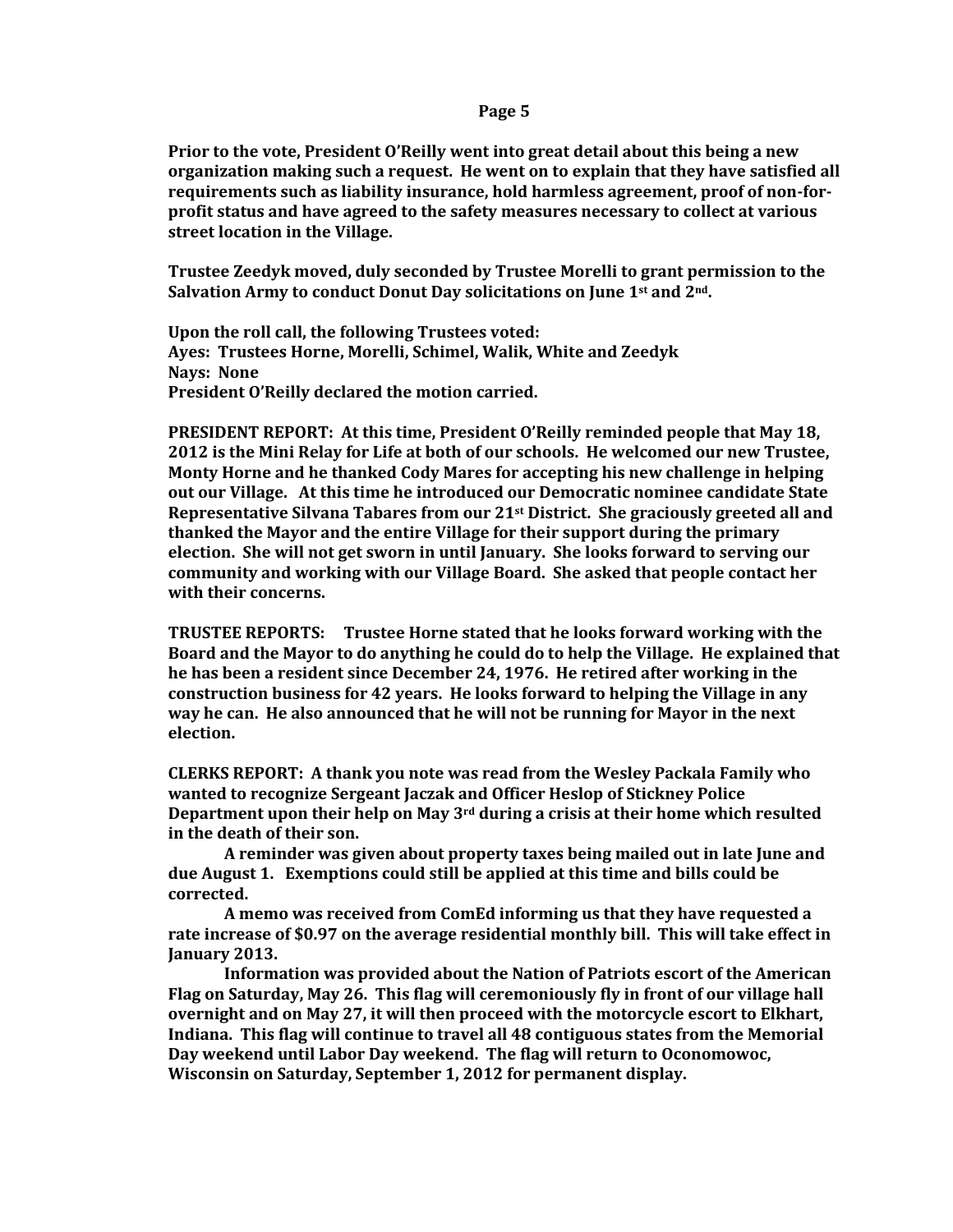**Trustee Morelli reported on the April, 2012 Fire Department activity. Calls: There were 92 calls as follows: 3 working fires, 10 service related calls and 67 ambulance calls, 10 automatic fire alarms and trouble alarms, 1 motor vehicle accidents, 7 mutual automatic aid calls, 4 automatic trouble fire alarms, Total calls for 2012 was 370 .** 

**A reminder was given for the Outdoor Craft and Flea Market through the Parks and Recreation Advisory Committee for Saturday, June 23, from 9:00 a.m. to 1:00 p.m. Food will be served. Questions should go to the Village Hall and will be forwarded to Trustee Morella's voice mail. The fee is \$20. You must bring your own table.**

**Trustee Schimel announced that, "I can't stop thinking about our public works people", "This is so wrong", "He feels sorry for these guys". "On my behalf, I can't deal with this, I am going to excuse myself." With that he left the meeting.** 

**Trustee Walik moved, duly seconded by Trustee White to accept the treasurer's report for the month of March, 2012.**

**Upon the roll call, the following Trustees voted: Ayes: Horne, Morelli, Walik, White and Zeedyk Absent: Schimel President O'Reilly declared the motion carried.**

**Trustee White reported that the month of May is National Bicycle Month. This Friday is bike to work day. The web site, People for Bikes will give you all the information.** 

**Trustee Zeedyk said, "He felt sad and that Joe Lopez did a good job while he was in. " "Anything that he asked Joe to do he did immediately." "He appreciated the respect that he has shown him." He said, "He hated to see him go." He stated, "He learned about (it) a few days ago or yesterday." He stated in general, " He thought (Joe Lopez) really liked the job." "He had no indication that if there was a problem you should have come to me and talk about it." "He doesn't understand the decision." He questioned, "Did he resigned on your own or were you forced to resign?" Joe Lopez responded that he resigned on his own. Trustee Zeedyk stated, "He is sad to see him go." "And, as a board member he is sad to see Fred Schimel walk out like this." "It is a sad day."**

### **DEPARTMENT REPORTS:**

**Fire Prevention Chief Tom Heller reported that there was a Central Stickney rubbish fire. The fire could be seen from I294 and Cicero Avenue and out to Fermi Labs. Our department helped fight the fire for four hours.** 

**Deputy Police Chief Frank Figueroa provided an update on our two police recruits in the academy. Maria E. Guzman and Sean C. Poindexter just completed their sixth week, they are halfway done. They both are progressing well. They are both averaging on their test scores in the 90's. They are well above the class average. Deputy Chief Figueroa visited the academy last week with the Field Training Unit to observe the recruits performing in the scenario based training. The exercise was to take the recruits through back-to-back-to-back calls as if they were on an actual shift**